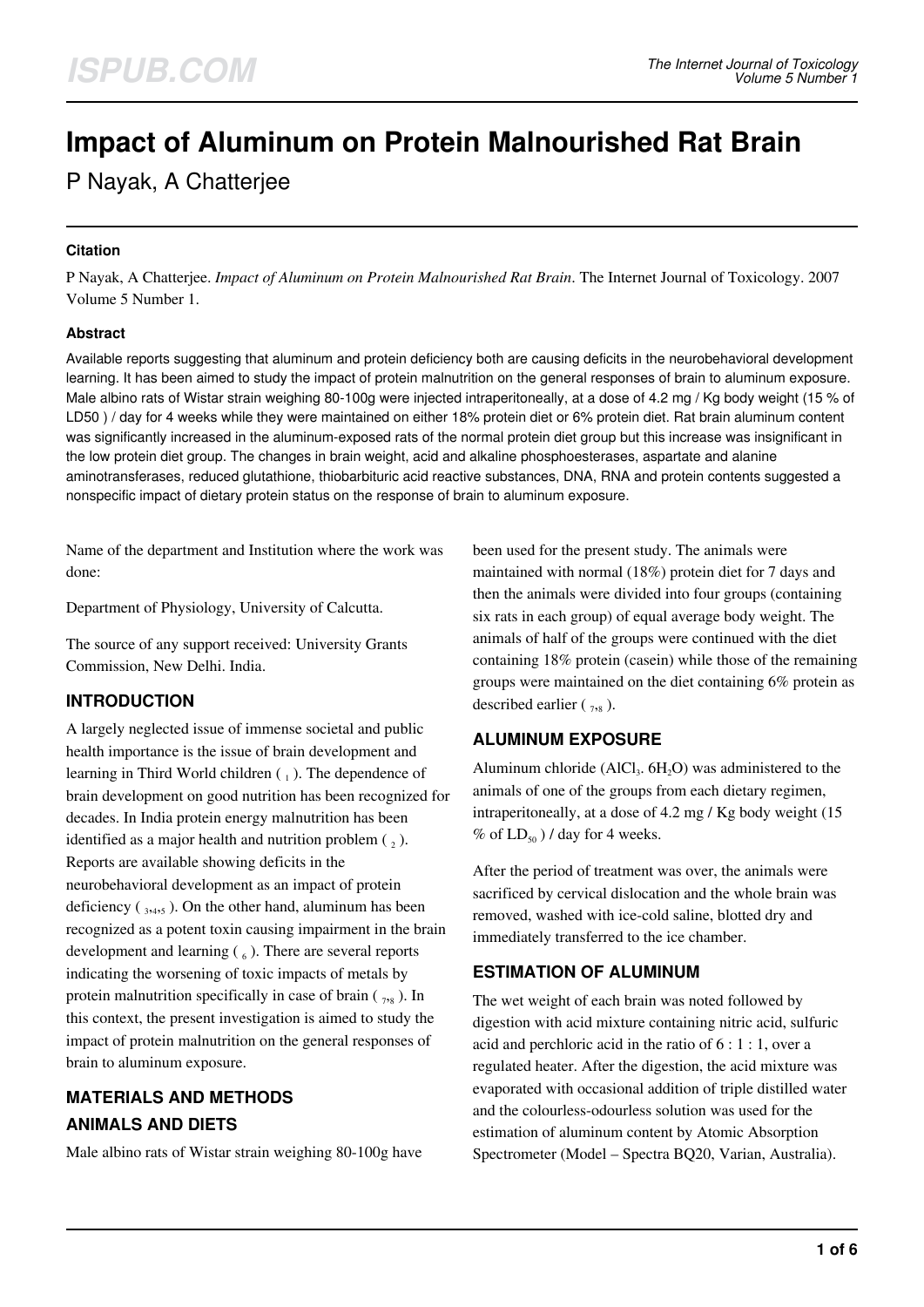# **ASSAY OF PHOSPHATASES**

Broad-spectrum phosphomonoesterases (acid and alkaline) were measured using p-nitrophenyl phosphate (PNPP) as substrate according to the method described by Dasgupta and Ghosh  $\left( \begin{smallmatrix} 0 & 1 \end{smallmatrix} \right)$ . The brain regions were homogenized in icecold 0.25 M sucrose solution. The  $2\%$  (w/v) homogenates were used as source of the phosphatase enzymes.

## **ASSAY OF TRANSAMINASES**

For assay of transaminase activities, the brains were homogenized in ice-cold 0.1M phosphate buffer (pH 7.5) containing 0.9% NaCl. Transaminase activities of brains were assayed following the methods as described by Lal et al  $\binom{10}{10}$ .

# **ASSAY OF REDUCED GLUTATHIONE**

The brains were homogenized in ice-cold 0.1M phosphate buffer (pH 7.4) and then the reduced glutathione content of brains were assayed by using 5,5'-dithiobis-2-nitrobenzoic acid (DTNB) as described by Rathore et al  $\binom{1}{11}$ .

# **ASSAY OF LIPID PEROXIDATION**

Brain homogenates (ice-cold 0.25M tris buffer, pH 7.4) were used to measure the content of thiobarbituric acid reactive substances by the method as described elsewhere  $\binom{1}{1}$ .

# **ASSAY OF NUCLEIC ACIDS**

Extraction and estimation of DNA and RNA content of brains were carried out according to the method described by Nayak and Chatterjee  $(\sqrt{s})$ 

## **ESTIMATION OF PROTEIN**

The protein content of each brain region was measured by the Folin-Ciocalteau reagent following the modified method of Lowry  $\binom{1}{12}$ .

# **STATISTICAL ANALYSIS**

Student's 't'-test was used to determine the significance of differences, if any, between the means, and probability levels of 5% or less were considered significant  $\binom{13}{12}$ .

## **RESULTS**

Gain in body weight during the course of aluminum exposure of animals fed on an adequate protein diet or an inadequate diet is presented in figure 1. Slightly higher gain in body weight was observed in the aluminum-treated rats maintained on adequate protein diet. But this increase was not statistically significant. However, any difference in body weight gain was not observed in between the aluminumtreated and control animals which were maintained with low protein diet.

#### **Figure 1**

Figure 1: Comparison of changes in body weight of different groups of rats during the period of treatement.



# **Figure 2**

Table 1: Impact of aluminum on general metabolic enzymes of brain in normal and protein malnourished rats.

| Parameters                                                               | Normal              |                     | Protein malnourished         |                               |
|--------------------------------------------------------------------------|---------------------|---------------------|------------------------------|-------------------------------|
|                                                                          | Control             | Aluminum<br>exposed | Control                      | Aluminum<br>exposed           |
| Acid phosphatase<br>(Units / 100 mg tissue)                              | $80.24 \pm$<br>3.22 | $94.31 \pm 2.18$ *  | $90.50 \pm 3.49$             | 79.96±2.01bc                  |
| Alkaline phosphatase<br>(Units / 100 mg tissue)                          | 54.80 ±<br>2.69     | $50.23 \pm 3.17$    | $52.52 \pm 3.54$             | $41.28 \pm 3.62$ <sup>a</sup> |
| Aspartate aminotransferase<br>(µg pyruvate produced / hr<br>/ mg tissue) | $8.38 +$<br>0.14    | $8.06 \pm 0.22$     | $7.52 \pm 0.28$ <sup>a</sup> | $8.61 \pm 0.15$ °             |
| Alanine aminotransferase<br>(µg pyruvate produced / hr<br>/ mg tissue)   | $3.58 +$<br>0.23    | $4.32 \pm 0.30$     | $3.74 \pm 0.28$              | $3.72 \pm 0.22$               |

 $a =$  statistically significant ( $p < 0.05$ ) when compared with normal control.

 $b =$ statistically significant  $(p < 0.05)$  when compared with normal aluminum exposed,<br>c = statistically significant  $(p < 0.05)$  when compared with protein malnourished control.

# **Figure 3**

Table 2: Impact of aluminum on oxidative stress parameters of brain in normal and protein malnourished rats.

| Parameters                                                        |                  | Normal              | Protein malnourished |                     |
|-------------------------------------------------------------------|------------------|---------------------|----------------------|---------------------|
|                                                                   | Control          | Aluminum<br>exposed | Control              | Aluminum<br>exposed |
| Reduced glutathione<br>(umoles / g tissue)                        | $3.03 \pm 0.26$  | $3.22 \pm 0.41$     | $2.61 \pm 0.18$      | $2.77 \pm 0.14$     |
| Thiobarbituric acid<br>reactive substances<br>(umoles / g tissue) | $44.79 \pm 2.17$ | $41.43 \pm 5.23$    | $39.31 \pm 3.14$     | $40.75 \pm 4.51$    |

No significant impact of protein malnutrition as well as aluminum exposure have been observed in respect to brain weight. Brain weights (g/100g body weight) of aluminumexposed animals (1.24 0.06) of adequate protein-fed group were found to be insignificantly lower than that of control animals (1.38 0.07) of the same group. Likewise, the control animals from the protein-malnourished group also showed only insignificantly higher brain weights when compared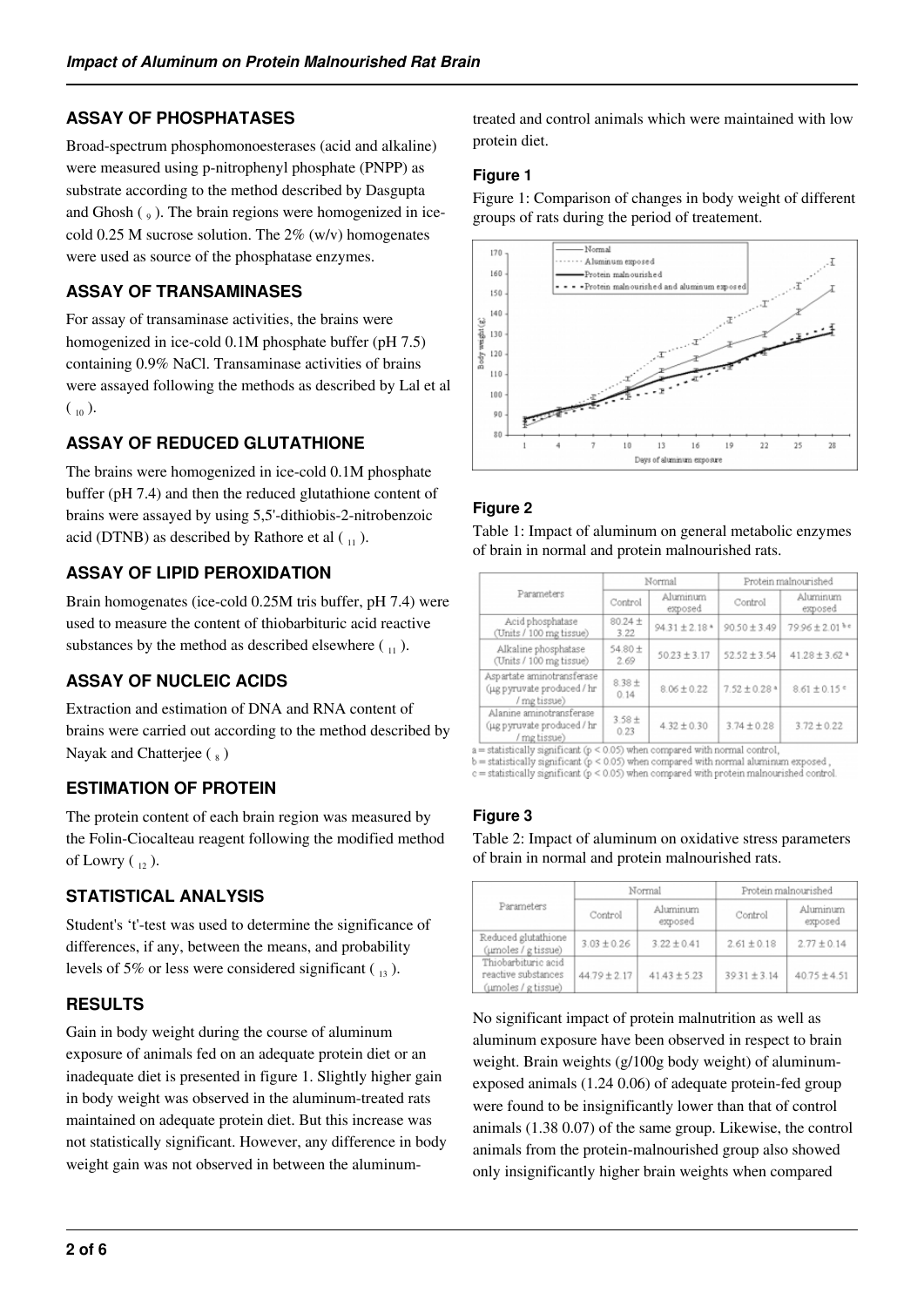with control animals of the same group (1.56 0.06 vs 1.46 0.09). However, the aluminum-exposed animals, those are maintained on normal protein diet showed a significant high level of aluminum content (4.92 0.70 µmoles / 100mg wet weight) of brain in comparison to the brain aluminum content (2.86 0.54 moles / 100mg wet weight) of animals of the same group but without aluminum exposure. On the other hand, the observed higher brain aluminum content (4.62 0.53 moles / 100mg wet weight) of aluminum-exposed animals was not statistically significant over the brain aluminum content (2.88 0.86 moles / 100mg wet weight) of control animals of the protein-malnourished group. In response to aluminum exposure the acid phosphatase activity of brain was found to be increased significantly (17.53 %) in the normal protein group but decreased significantly (13.18 %) in the protein malnourished group (Table 1 and Figure 2). Whereas the diminished alkaline phosphatase activity of brain of the aluminum-exposed protein malnourished group of rats was found significant only when compared with the normal control (Table 1). Protein malnutrition caused a significant decrease in aspartate aminotransferases activity but when this is associated with aluminum insult the activity of the enzyme was found to be increased (Table 1). No significant change was observed in the alanine aminotransferases activity (Table 1), reduced glutathione content and lipid peroxidation (Table 2) of brain. Significant decreases in DNA and RNA contents of brain were observed in protein malnourished aluminum-exposed group when compared with normal aluminum-exposed group (Table 3).

#### **Figure 4**

Table 3: Impact of aluminum on nucleic acids and protein contents of brain in normal and protein malnourished rats.

|  | Parameters                       | Normal           |                     | Protein malnourished |                               |
|--|----------------------------------|------------------|---------------------|----------------------|-------------------------------|
|  |                                  | Control          | Aluminum<br>exposed | Control              | Aluminum<br>exposed           |
|  | DNA (µg / 100 mg<br>tissue)      | $75.99 \pm 6.75$ | $81.28 \pm 4.19$    | $70.66 \pm 3.38$     | $63.06 \pm 3.11$ <sup>b</sup> |
|  | $RNA$ (mg / g tissue)            | $1.43 \pm 0.10$  | $1.60 \pm 0.15$     | $1.45 \pm 0.08$      | $1.14 \pm 0.10^{b}$ c         |
|  | Protein (mg / 100 mg<br>(Arrest) | $9.37 \pm 0.18$  | $9.45 \pm 0.41$     | $10.13 \pm 0.75$     | $9.80 \pm 0.13$               |

 $b = statistically significant (p < 0.05)$  when compared with normal aluminum exposed, c = statistically significant (p < 0.05) when compared with protein malnourished control.

## **Figure 5**

Figure 2: Comparison of percentage changes (in comparison to respective control) of enzyme activities of brain in response to aluminum exposure. ACP = Acid phosphatase,  $ALP = Alkaline phosphatase, AsAT = Aspartate$ aminotransferases, AlAT = Alanine aminotransferases,



## **Figure 6**

Figure 3: Comparison of percentage changes (in comparison to respective control) of oxidative stress parameters, nucleic acids and protein of brain in response to aluminum exposure. GSH = Reduced glutathione, TBARS = Thiobarbituric acid reactive substances.



In addition to these the RNA content was significantly reduced in response to aluminum exposure when the animals were maintained with low protein diet. The brain protein content was also found to remain unaltered in response to aluminum exposure as well as protein malnutrition (Table 3).

# **DISCUSSION**

Several developmental studies have shown that the effect of aluminum on the body weight gain and maturation is controversial and such effects depend on the species of the subject as well as the compound of aluminum used  $\binom{14}{14}$ . The present study demonstrates that the brain weight of rats, receiving either normal protein diet or restricted protein diet is independent of aluminum treatment. This is evident from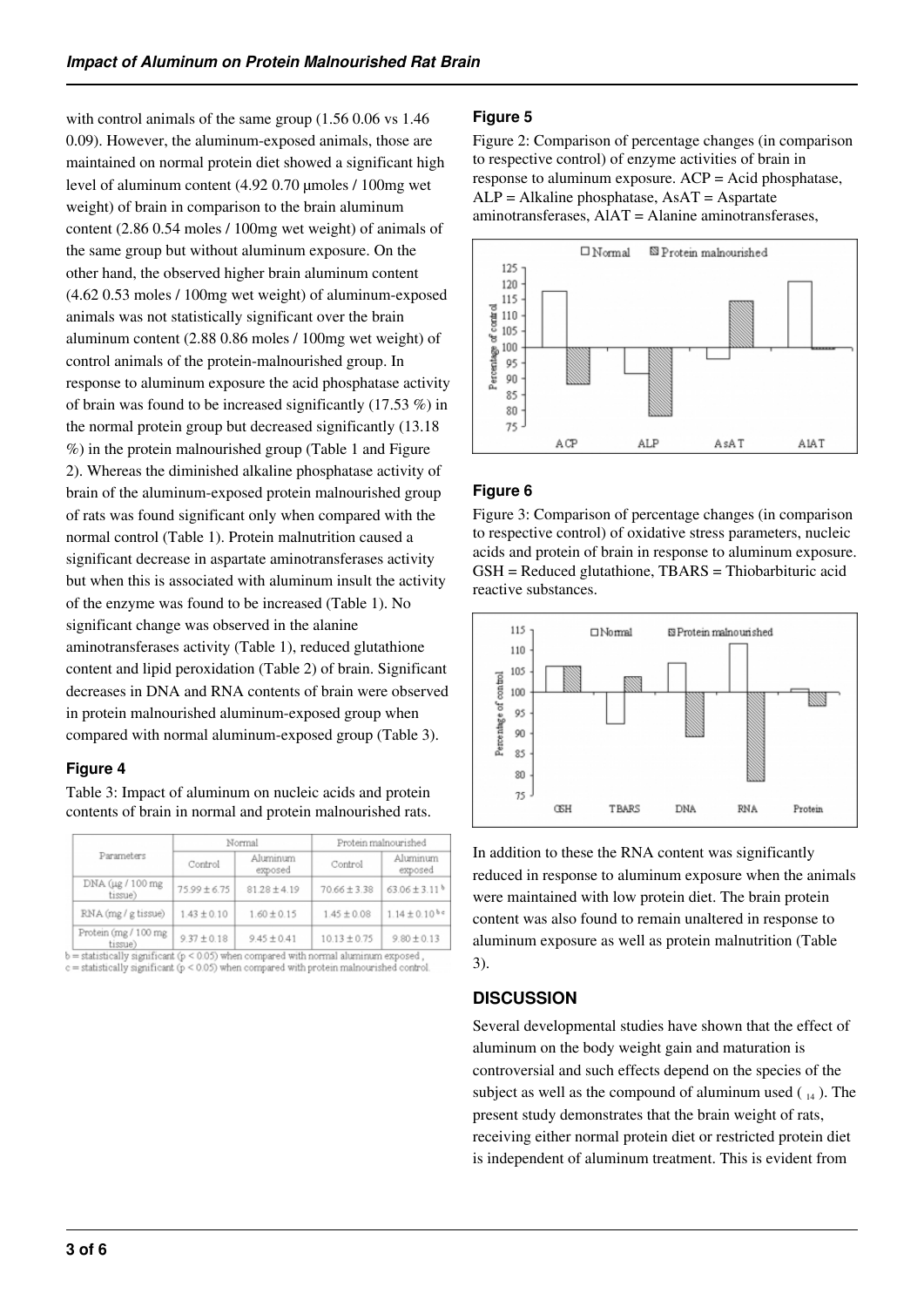the fact that there is no significant difference between the control and aluminum-exposed animals in terms of brain weight in both dietary regimens.

Aluminum treatment of rats fed on either an adequate or an inadequate protein diet increased the aluminum content in the brain. Rat brain aluminum content was significantly increased in the aluminum-exposed rats of the normal protein diet group but this increase was insignificant in the low protein diet group.

In the present investigation, the aluminum treatment caused a significant elevation of the acid phosphatase (ACP) activity in the normal group. This observation is in agreement with the earlier observations of the altered activities of specific lysosomal hydrolytic enzymes in nonneural  $\binom{15}{15}$  and neuronal tissue  $\binom{16}{16}$  due to aluminum administration. Form this observation it can be suggested that aluminum-induced increased ACP activity of brain may be an indication of lysosomal damage. The elevated activity of lysosomal enzymes in various conditions was suggested to be due to increased synthesis of the enzymes  $\binom{16}{16}$  that may be true for ACP also. Earlier it has been suggested that this elevated ACP activity can be regarded as one of the protective mechanisms against aluminum insult  $\left( \begin{array}{c} 16,17 \end{array} \right)$ . Hence, the significant decrement in the ACP activity of the brain of protein malnourished rats in response to aluminum exposure indicate either absence of sufficient insult caused by aluminum or failure of the brain to respond against the insult. Thus the dietary protein causes a significant variation in the aluminum-induced responses of the brain.

Similarly a significant diminution of the alkaline phosphatase (ALP) activity has been observed only in the protein malnourished group of rats, when they are exposed to aluminum. The aluminum-exposed rats of the normal diet group also showed decreased activity of ALP but that is not statistically significant.

Both the tested transaminases have been observed to be unaltered in response to aluminum insult when the rats were maintained with normal protein diet. However, the protein malnourished rats showed significant decrease in aspartate aminotransferases (AsAT) activity. Colombo et al observed reduction in the brain aspartic acid content as well as increase in the brain and liver glutamic acid content in the rats maintained with low protein diet in comparison to those of normal protein diet  $\binom{18}{18}$ . In addition to these, they have recorded the changes in the aminotransferases activities and suggested that these may be an adaptive response to dietary

protein imbalance  $\binom{18}{18}$ . Hence, the observed changes in brain AsAT may be and indication of adaptive responses of brain. This decrement in brain AsAT activity of the protein malnourished group was not observed when the animals were exposed simultaneously with the aluminum, rather the AsAT activity of brain found to be increased significantly in comparison to the protein malnourished control animals. On the other hand, the AlAT activity of both the dietary regimens remain unaltered in response to aluminum treatement. The interaction of gluatamate and / or aspartate with aluminum have been shown previously  $\left( \begin{array}{c} 19,20 \end{array} \right)$ . Thus, from the present study it may be suggested that both {a}brain amino acid pool status and {b}interloping between aluminum and specific amino acids are involved in the responsiveness of brain towards the aluminum insult.

The chemical basis for the promotion of free radical production by aluminum salts is obscure  $\binom{1}{2}$ . However, a number of publications suggesting the oxidative damage caused by aluminum [directly or indirectly] made the fact very much debatable  $(\epsilon_6)$ . There are no significant changes in reduced glutathione and thiobarbituric acid reactive substances contents of brain in any of the dietary regimens of rats in response to aluminum exposure. Hence the present dose and duration of aluminum treatment, irrespective of the dietary protein status, did not cause oxidative stress that might disturb the cellular antioxidative mechanisms.

Significant reductions in the brain DNA and RNA contents were observed when the protein malnourished aluminum exposed animals were compared with the normal protein fed aluminum exposed animals. However, within the dietary regimens, aluminum exposure did not alter the brain DNA content significantly. But in case of RNA, the content of brain of the protein malnourished rats was found to be reduced significantly in response to aluminum exposure. The results suggested that, the decreased DNA content may be indicative of cellular destrophy, whereas the alteration in RNA contents suggesting that the aluminum does affect the nucleic acid machinery of brain cells.

The results depicted in table 1 and figure 1 indicated that the dietary protein has a significant influence upon the response of aluminum on the brain. This might significantly alter the behavioral toxicity of aluminum. For the confirmation, further studies on the impact of dietary protein status on aluminum-induced behavioral modifications is required.

#### **References**

1. Shetty P. S. and James W. P. T. Nutrition. In: Oxford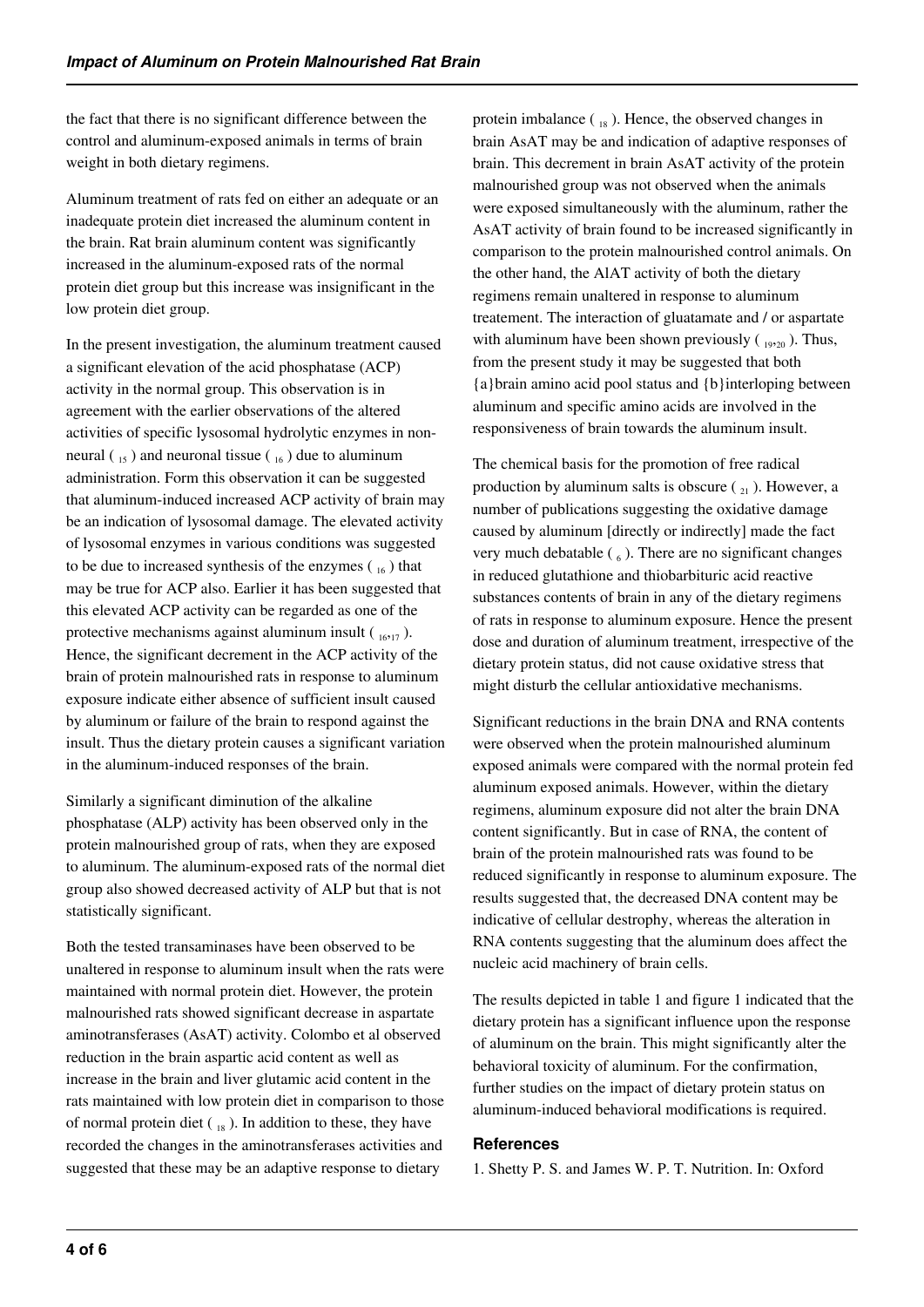Textbook of Public Health, 3rd ed. Vol. 1. (The Scope of Public Health), Detels R., Holland W. W., McEwen J. and Omenn G. S. (Eds). 1997. Oxford Medical Publications. New York. pp 157-174.

2. Park K. Park's Textbook of Preventive and Social Medicine. 1997. M/S Banarasidas Bhanot Publishers. Jabalpur. India.

3. Frankova S. and Barnes R. H. Effect of malnutrition in early life on avoidance conditioning and behavior of adult rats. J. Nutr. 1968. 91 : 485-493.

4. Winick M. and Noble A. Cellular responses with increased feeding in neonatal rats. J. Nutr. 1967. 91 :

179-182.

5. Zeman F. J. Effect on the young rat of maternal protein restriction. J. Nutr. 1967. 93 : 167-173.

6. Nayak P. and Chatterjee A. K. Biochemical view of aluminum-induced neurohazards. J. Environ. Biol. 1999. 20 : 77-84.

7. Ghosh (Sengupta) S., Chatterjee A. K. and Gupta M.

Impact of lead toxicity on brain metabolism of nucleic acid and catecholamines in protein malnourished rats. J. Nutr. Sci. Vitaminol. 1992. 38. 451-461.

8. Nayak P. and Chatterjee A. K. Impact of protein

malnutrition on subcellular nucleic acids and protein status of brain of aluminum-exposed rats. J. Toxicol. Sci. 1998. 23 : 1-14.

9. Dasgupta S. and Ghosh S. Nicotine induced alterations in brain acid and alkaline phosphatase activities. Ind. J. Physiol. Allied Sci. 1993. 47 : 200 - 206.

10. Lal J. J., Sreeranjitkumar C. V., Suresh M. V., Indira M. and Vijayammal P. L. Prenatal exposure of an alcoholic beverage (Arrack) on fetal lipid metabolism in rats. Ind. J. Physiol. Pharmacol. 2000. 44 : 273-280.

11. Rathore N., Kale M., John S. and Bhatnagar D. Lipid peroxidation and antioxidant enzymes in isoproterenol induced oxidative stress in rat erythrocytes. Ind. J. Physiol. Pharmacol. 2000. 44 : 161-166.

12. Stevens L. Buffers and the determination of protein concentration. In : Enzyme Assays - A Practical Approach. Eisenthal R. and Danson M. J. (Eds). 1992. IRL Press. Oxford. pp 316-335.

13. Das D. Statistics in Biology and Psychology. 1981. Academic Publishers. Calcutta. pp 54-158.

14. Laske V., Stein B., Muller A., Fleck C., and Linss W. The effect of chronic aluminum leading on lysosomal enzymes in serum and organ homogenates. Pharmazie. 1989. 44 : 218-221.

15. Suzuki H., Takeda M., Nakamura Y., Tada K., Hariguchi S. and Nishimura T. Activities of lysosomal enzymes in rabbit brain with experimental neurofibriallary changes. Neurosci. Lett. 1988. 89 : 234-239.

16. Nayak P. and Chatterjee A. K. Differential responses of certain brain phosphoesterases to aluminum in dietary protein adequacy and inadequacy. Food. Chem. Toxicol. 2001. In Press.

17. Anonymous. [Title not available]. Izv. Akad. Nauk. Ser. Biol. 2000. 5: 569-574.

18. Colombo J. P., Cervantes H., Kokorovic M., Pfizer U. and Perritaz R. Effect of different protein diets on the distribution of amino acids in plasma, liver and brain in the rats. 1992. Ann. Nutr. Metab. 36 : 23-33.

19. Harris, W. R., Berthon, G., Day, J. P., Exley, C., Flaten, T. P., Forbes, W. F., Kiss, T., Orvig, C., Zatta, P. F. (Speciation of aluminum in biological system. J. Toxicol.

Environ. Health. 1996. 48 : 543-568. 20. Deloncle R. and Guillard O. Mechanism of Alzheimer's

disease : argument for a neurotransmitter - aluminum complex implication. Neurochem. Res. 1990. 15 : 1239-1245.

21. Bondy S. C. and Campbell A. The pro-oxidant properties of aluminum in relation to neurological disease. In. Chemicals and neurodegenerative disease. Bondy S. C. (Ed). Prominent Press. 1999. pp 52-71.